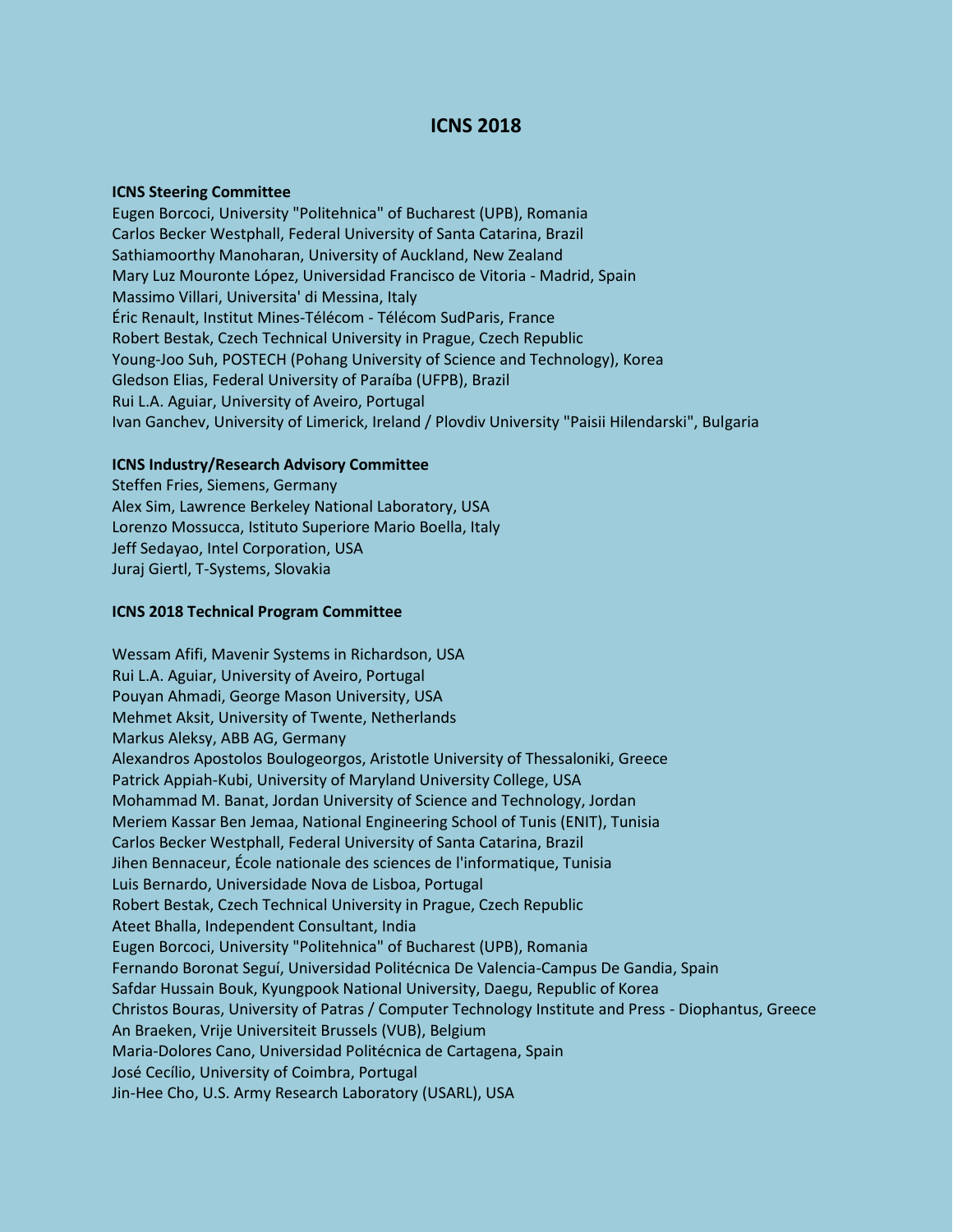Salimur Choudhury, Algoma University, Canada Kwangsue Chung, Kwangwoon University, Korea Jorge A. Cobb, University of Texas at Dallas, USA Hugo Coll Ferri, Universidad Politecnica de Valencia, Spain Paulo da Fonseca Pinto, Universidade Nova de Lisboa, Portugal Kevin Daimi, University of Detroit Mercy, USA Philip Davies, Bournemouth University, UK David Defour, University of Perpignan, France Eric Diehl, Sony Pictures Entertainment, USA Abdennour El Rhalibi, Liverpool John Moores University, UK Rachid Elazouzi, University of Avignon, France Gledson Elias, Federal University of Paraíba (UFPB), Brazil Qiang Fan, New Jersey Institute of Technology, USA Valerio Frascolla, Intel Deutschland GmbH, Germany Juan Flores, University of Michoacan, Mexico Steffen Fries, Siemens, Germany Sebastian Fudickar, University of Oldenburg, Germany Marco Furini, University of Modena and Reggio Emilia, Italy Ivan Ganchev, University of Limerick, Ireland / Plovdiv University "Paisii Hilendarski", Bulgaria Rosario G. Garroppo, Universita' di Pisa, Italy Serban Georgica Obreja, University Politehnica Bucharest, Romania Juraj Giertl, T-Systems, Slovakia Veronica Gil-Costa, National University of San Luis, Argentina Victor Govindaswamy, Concordia University Chicago, USA Genady Ya. Grabarnik, St. John's University, USA Edward Grinshpun, Nokia Bell Labs, USA Zaher Haddad, Al-Aqsa University, Gaza, Palestine Sofiane Hamrioui, Bretagne Loire and Nantes Universities | IETR Polytech Nantes, France Hermann Hellwagner, Klagenfurt University, Austria Enrique Hernández Orallo, Universidad Politécnica de Valencia, Spain Farhad Hossain, University of Engineering and Technology (BUET), Bangladesh Khondkar R. Islam, George Mason University, USA Vinod Kumar Jain, IIITDM Jabalpur, India Imad Jawhar, United Arab Emirates University, Al Ain, UAE Nalin D. K. Jayakody, National Research Tomsk Polytechnic University, Russia Yiming Ji, University of South Carolina Beaufort, USA Anish Jindal, Thapar University, India Maxim Kalinin, Peter the Great St. Petersburg Polytechnic University, Russia Georgios Kambourakis, University of the Aegean, Greece Kyungtae Kang, Hanyang University, Republic of Korea Sokratis K. Katsikas, Center for Cyber & Information Security | Norwegian University of Science & Technology (NTNU), Norway Ho Van Khuong, Ho Chi Minh City University of Technology, Vietnam Wolfgang Kiess, DOCOMO Euro-Labs, Germany Jinoh Kim, Texas A&M University, Commerce, USA Pinar Kirci, Istanbul University, Turkey Jerzy Konorski, Gdansk University of Technology, Poland Elisavet Konstantinou, University of the Aegean, Samos, Greece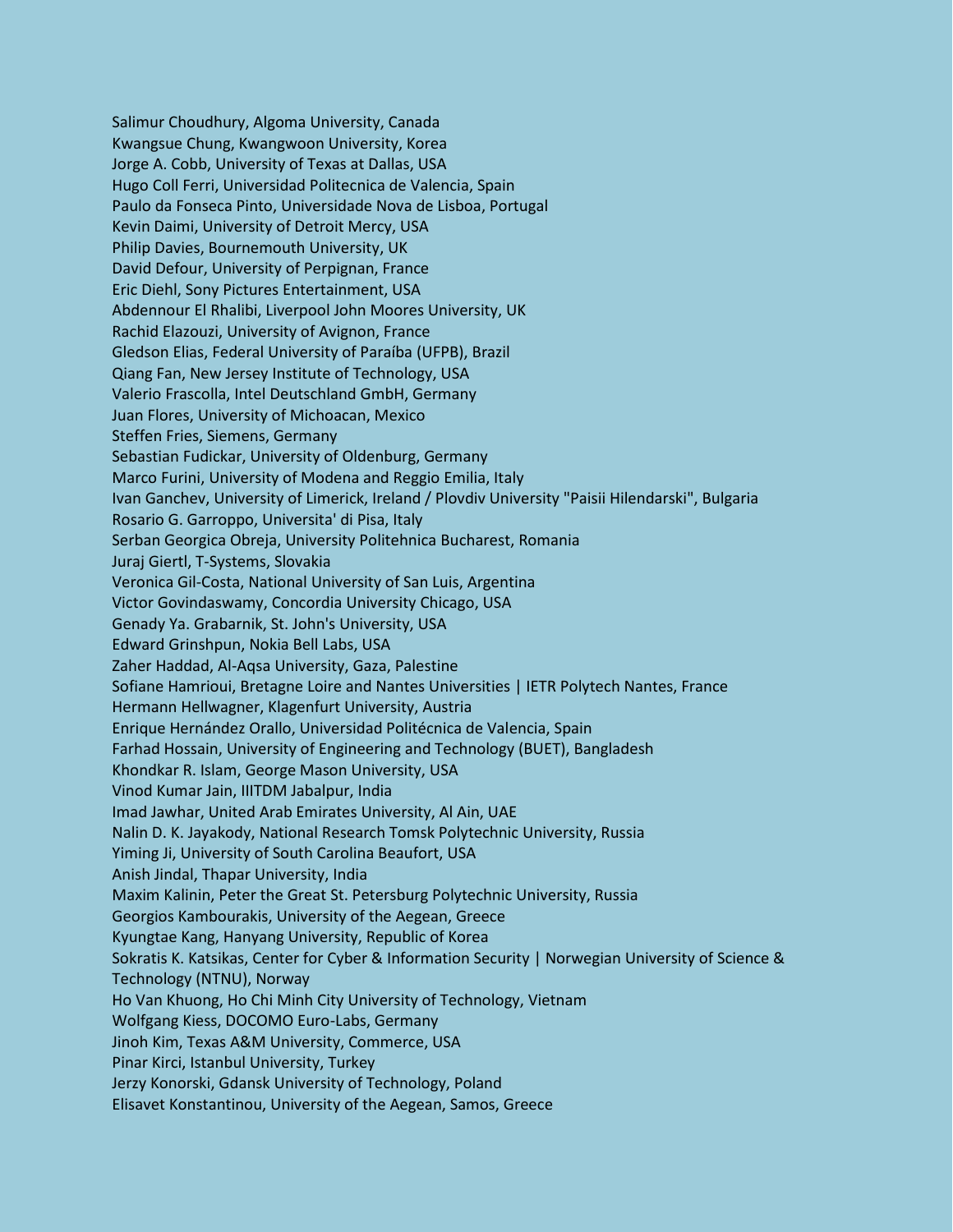Diego Kreutz, Federal University of Pampa, Brazil / University of Luxembourg, Luxembourg Francine Krief, Bordeaux INP, France Mikel Larrea, University of the Basque Country UPV/EHU, Spain Yiu-Wing Leung, Hong Kong Baptist University, Hong Kong Peilong Li, University of Massachusetts Lowell, USA Shen Li, IBM Research - Thomas J. Watson Research Center, USA Tonglin Li, Oak Ridge National Laboratory, USA Zhi Liu, University of North Texas, USA Jaime Lloret Mauri, Polytechnic University of Valencia, Spain Shouxi Luo, Southwest Jiaotong University, China Phuong Luong, Ecole de Technologie Superieure (ETS), Montreal, Canada Zoubir Mammeri, Toulouse University, France Sathiamoorthy Manoharan, University of Auckland, New Zealand Daniel Marfil Reguero, Universidad Politécnica De Valencia-Campus De Gandia, Spain Michel Marot, SAMOVAR | Institut Mines-Telecom, France Ivan Mezei, University of Novi Sad, Serbia Mario Montagud Climent, Universitat Politècnica de València (UPV), Spain Philip Moore, Lanzhou University / Shandong Normal University, China Mário W. L. Moreira, Instituto de Telecomunicações | Universidade da Beira Interior, Covilhã, Portugal Lorenzo Mossucca, Infrastructure and Systems for Advanced Computing (IS4AC) -Istituto Superiore Mario Boella, Italy Mary Luz Mouronte López, Universidad Francisco de Vitoria - Madrid, Spain Ridha Nasri, Orange Labs, France Gianfranco Nencioni, Norwegian University of Science and Technology (NTNU), Norway Alberto Núñez Covarrubias, Universidad Complutense de Madrid, Spain Kazuya Odagiri, Sugiyama Jogakuen University, Aichi, Japan Ruxandra-Florentina Olimid, Norwegian University of Science and Technology (NTNU), Norway / University of Bucharest, Romania P. K. Paul, Raiganj University, India Tuan Phung-Duc, University of Tsukuba, Japan Zsolt Polgar, Technical University of Cluj Napoca, Romania Ziad Qais, The University of Manchester, UK Md Arafatur Rahman, University Malaysia Pahang, Malaysia Mayank Raj, IBM, USA Da Qi Ren, Futurewei Technologies Inc., USA Éric Renault, Institut Mines-Télécom - Télécom SudParis, France Panagiotis Sarigiannidis, University of Western Macedonia, Greece Jeff Sedayao, Intel Corporation, USA Purav Shah, Middlesex University, UK Alireza Shams Shafigh, University of Oulu, Finland Alex Sim, Lawrence Berkeley National Laboratory, USA Vasco N. G. J. Soares, Instituto de Telecomunicações / Instituto Politécnico de Castelo Branco, Portugal Karthikeyan Subramaniam, Samsung R & D Institute, Bangalore, India Young-Joo Suh, POSTECH (Pohang University of Science and Technology), Korea Yoshiaki Taniguchi, Kindai University, Japan Chandrashekhar Thejaswi PS, Samsung Electronics, India Ishan Vaishnavi, Huawei Technologies, Munich, Germany Hans van den Berg, TNO / University of Twente, Netherlands